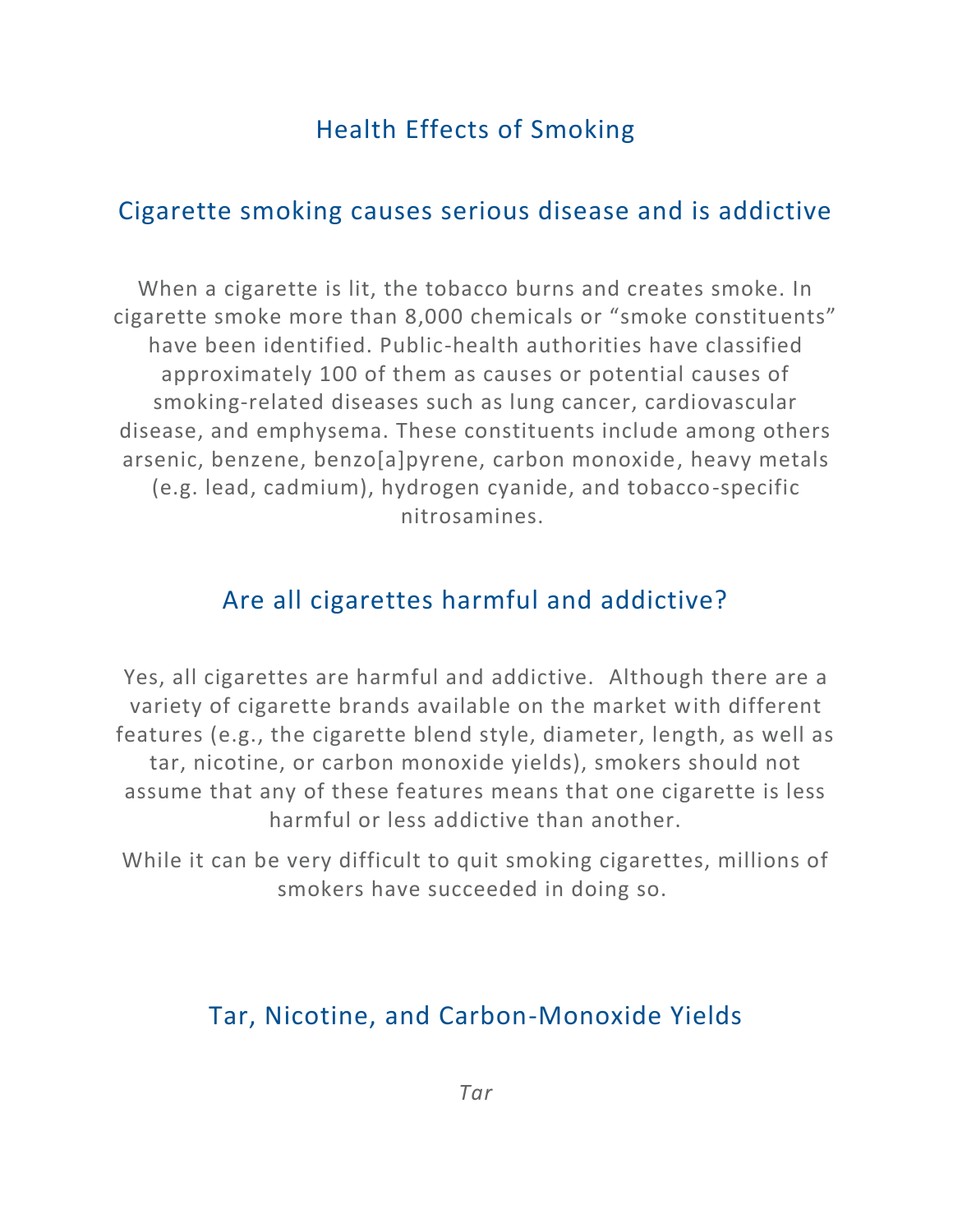Tar is the residue of particles that are contained in cigarette smoke. It is not a single chemical, but instead a mixture of several thousand smoke constituents. Tar is measured under laboratory conditions by trapping the particles on a filter and then subtracting water and nicotine.

#### *Nicotine*

Nicotine is a naturally occurring chemical in the tobacco plant. When tobacco is burned, nicotine is transferred into the smoke. Nicotine, while addictive, is not the primary cause of smoking related diseases.

### *Carbon Monoxide*

Carbon monoxide is a gas that is formed in cigarette smoke. Carbon monoxide has been identified as a leading cause of cardiovascular disease (heart disease) in smokers.

## Secondhand Smoke

.

Secondhand smoke, also known as environmental tobacco smoke (ETS), is a combination of the smoke produced from the lit end of a cigarette and the smoke exhaled by smokers.

Public health authorities, including the WHO, have concluded that secondhand smoke causes diseases, including lung cancer and heart disease, in nonsmoking adults, as well as conditions in children such as asthma, respiratory infections, cough, wheezing, otitis media (middle ear infection), and sudden infant death syndrome. In addition, public health officials have concluded that secondhand smoke can exacerbate adult asthma and cause eye, throat, and nasal irritation.

The public should be informed about these conclusions and guided by them in deciding whether to be in places where secondhand smoke is present or, if they are smokers, when and where to smoke around others. Smokers should not smoke around children or